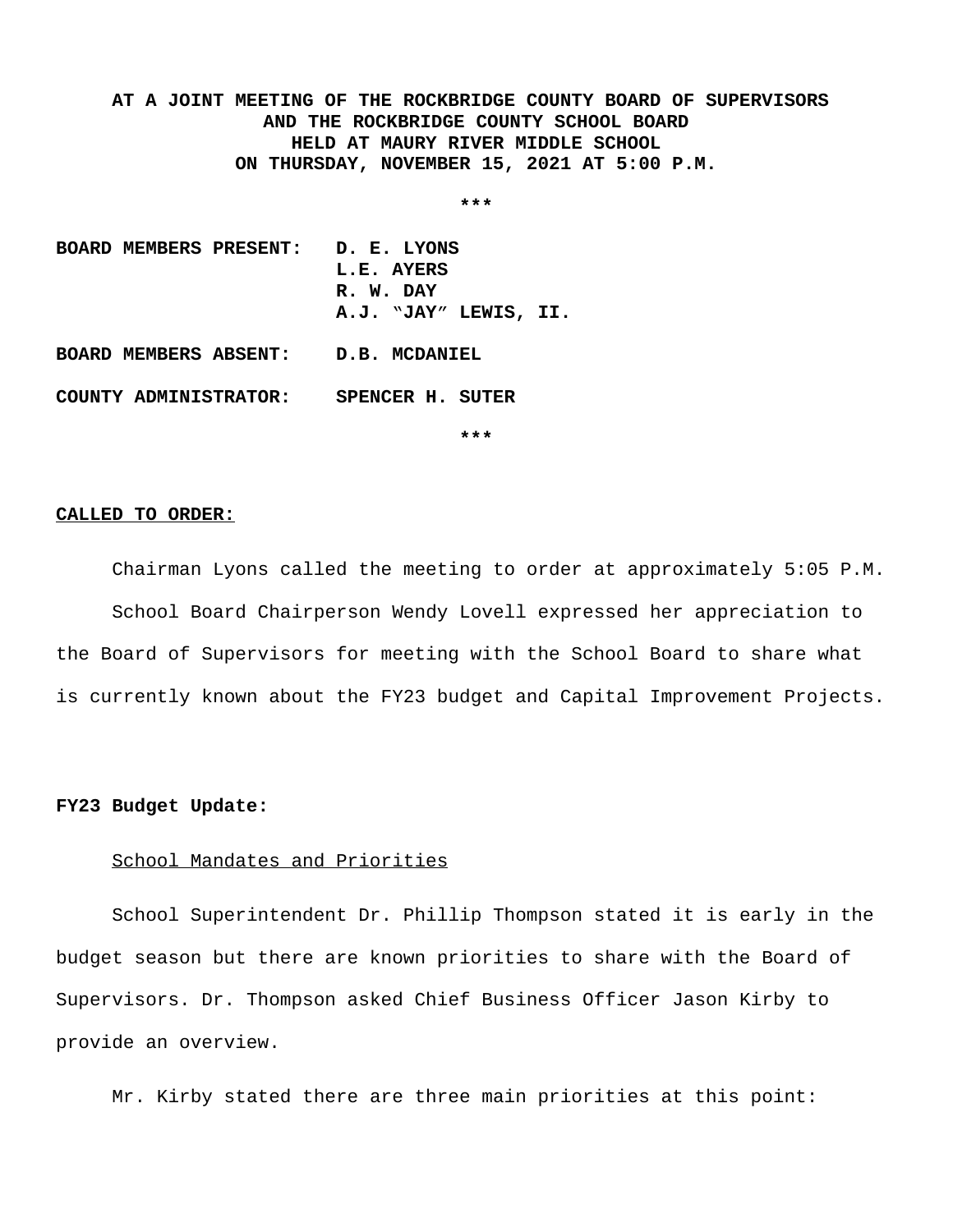- Health Insurance: process has just begun with the hope of having numbers at the next Joint Meeting in January 2022.
- Minimum Wage Increase: Currently, the Virginia minimum wage is scheduled to increase to \$15.00 per hour by January 1, 2026 following a schedule that has been developed. This schedule includes estimate of costs to implement changes in minimum wage. The amount that the budget would increase for FY23 is \$69,867.49 when upwardly adjusting wages to meet the state's mandates \$12 per hour minimum wage.
- Employee Salaries: Rockbridge County Public Schools has begun to fall behind the middle in comparison to both surrounding school divisions and localities with a similar composite index. The ability to compete at the beginning steps where competition for early career teachers gets tougher each year.

Superintendent Thompson stated that there is not information at this point to have a detailed budget to share.

## School Division Capital Improvement Projects (CIP)

Chief Operations Officer Randy Walters provided information on the major projects listed in the CIP:

 FY22: CES and FES – HVAC jobs are nearing completion; Transportation Office – working with Quinn Evans to have designs which would allow the project to move forward to obtain building permits; RCHS – repair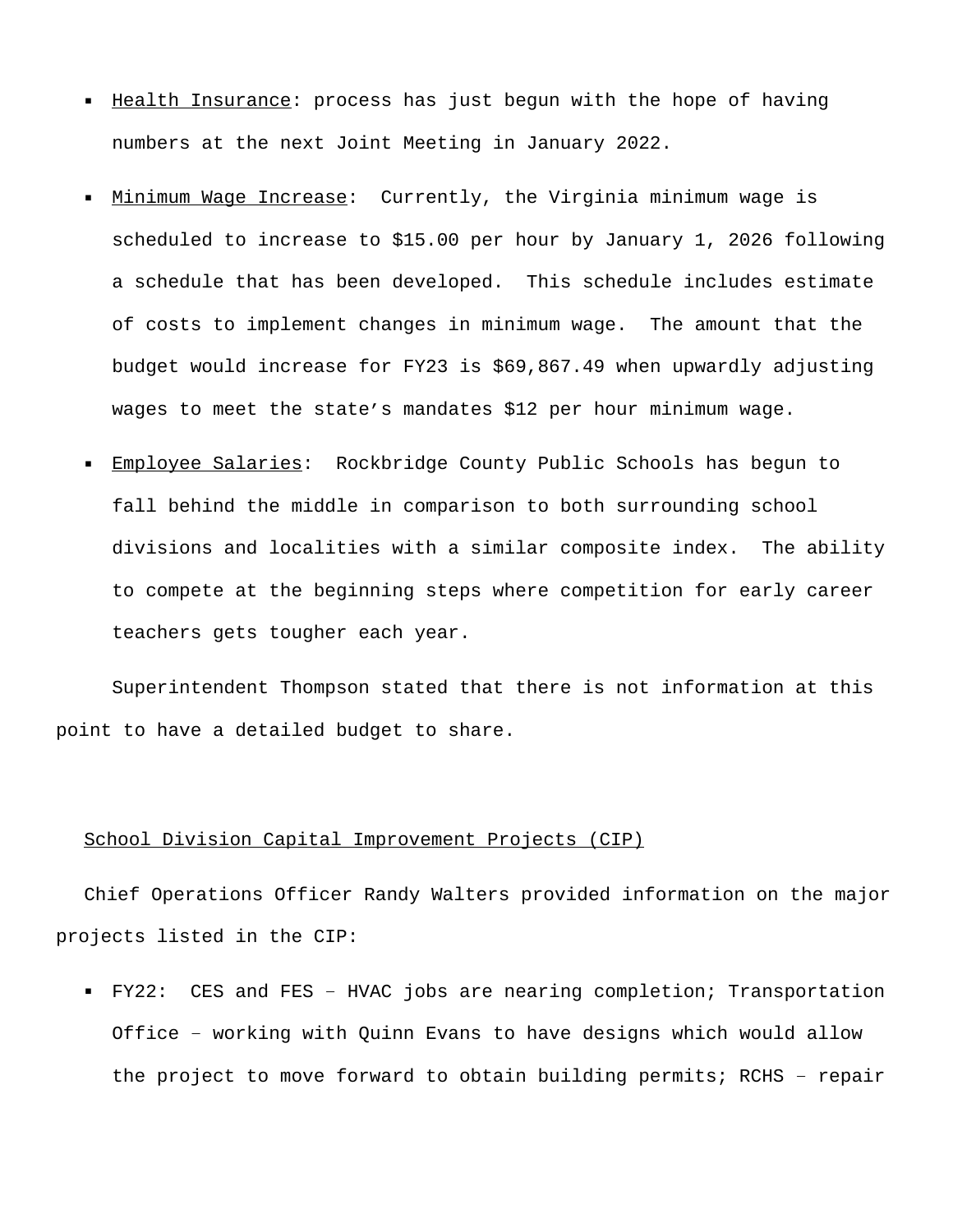the football stadium concrete – project will begin the next week or so; District – phone system is in the process of being upgraded.

- FY23: RCHS replace visitor side bleachers RCHS stadium complex; RCHS – Floyd S. Kay Building renovation.
- FY24: no major projects.
- FY25: CES and RCHS construction of auxiliary gyms; RCHS replace gym bleachers; NBE, MVE, and RCSBO – HVAC and parts replacement.
- FY26: no major projects.
- FY27: RCHS tennis courts expansion and lights for baseball, softball and tennis, junior parking lot paving; construction of concessions and restroom at baseball, softball, tennis area; fieldhouse w/ locker rooms/remodel weight room, field turf at stadium.
- FY28: no major projects.
- FY29: RCHS building renovations.

#### County Budget Updates

County Administrator Spencer Suter stated that it is early in the Board of Supervisors budget process as well. The Board has adopted a budget schedule and budget priorities. The County CIP request submissions

 for all departments and agencies were due in October and it is currently being consolidated and will be given to the Board soon. Consideration is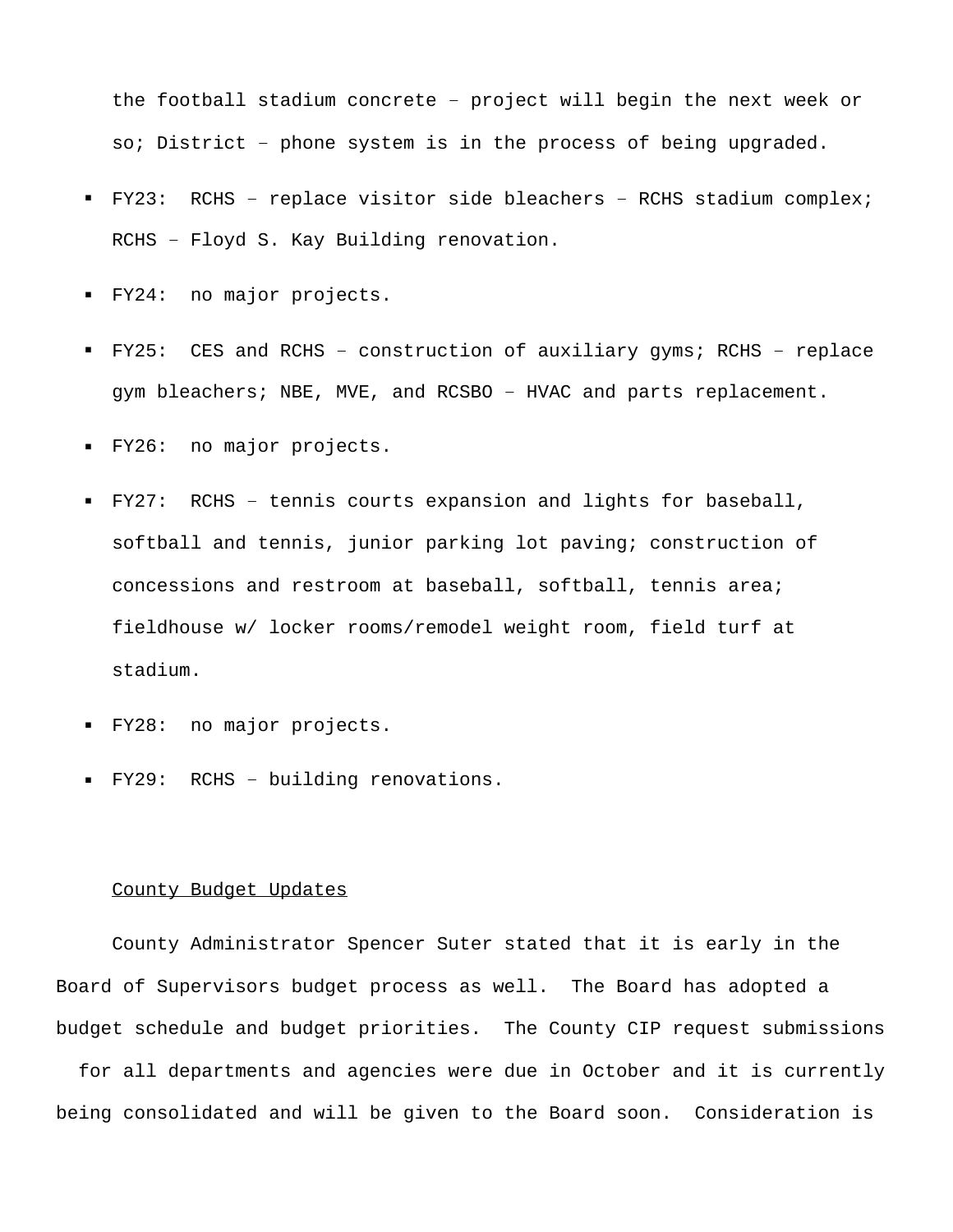being given to impacts that are known to come next year such as a mid-year salary adjustment made this year for public safety staff, which is happening all over the region. This adjustment was made to keep the current employees and to attract quality staff moving forward. A salary survey for the rest of the employees will be conducted. Consideration will be given to the minimum wage mandate. One impact from the state is the initiative of the Marcus Alert, which helps mental health patients who know they may have a problem to be placed on a list so that if there is a 911 call to their address, mental health workers would respond as well as law enforcement. He reflected that it is a great concept but comes with a significant cost. On the revenue side, a reassessment is underway now and will impact the FY24 real estate tax. The admissions tax will take effect January 1, 2022 and moving forward will increase incrementally for the next several years. A cigarette tax will take effect on April 1, 2022, but the revenue impact will not be known for a year or two. He expressed his appreciation to the school division for the early information as it helps in their budget preparation.

Ms. Lovell stated that the first budget work session took place on November 10 and that the School Board will continue to communicate updates to the Board of Supervisors.

Superintendent Thompson stated that one positive note to begin the budget preparation is that VRS dropped approximately 2% lower than expected.